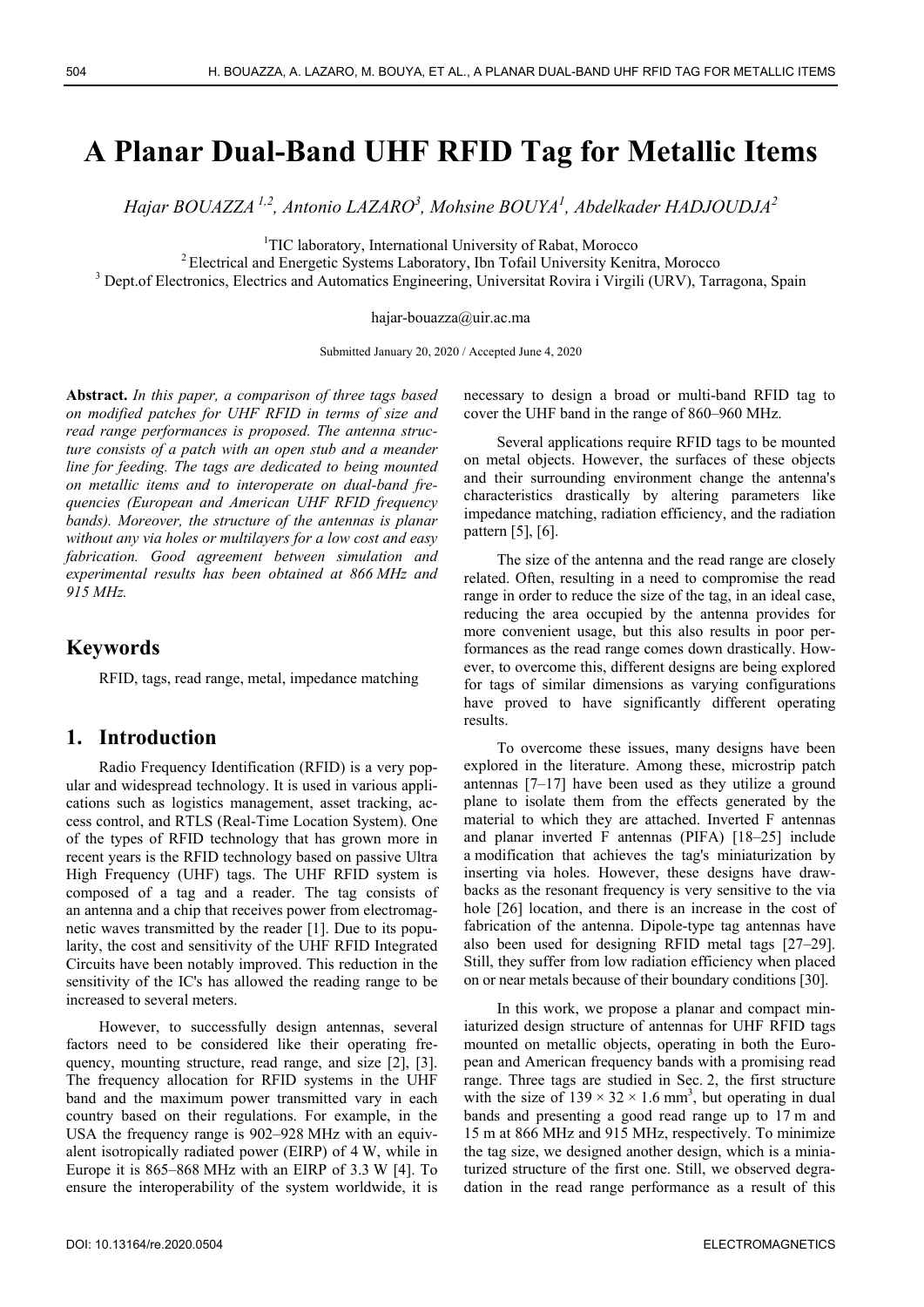miniaturization. To improve this performance, we increased the thickness to enhance the gain, and therefore, the read range is boosted by 30%. The performances of the proposed structures are validated by simulation as well as measurements in Sec. 3. Finally, the results are compared and discussed with other designs in the literature.

## **2. RFID Tag Antenna Configuration**

The tag antenna designs proposed in this work are manufactured using FR-4 dielectric substrate. The antennas consist of stub loaded patches with a ground plane in the bottom. The antenna does not use via holes nor shorting strips for easy fabrication on one layer. Using thin substrates has a narrow bandwidth. Therefore, it required to know the electrical properties of the substrates to tune it at the desired operating frequency. Since the FR-4 material has a broad frequency variation in the dielectric permittivity and depends on the manufacturer, its dielectric properties have been obtained by designing a ring resonator structure on the FR-4 substrate. The transmission frequency response (parameter  $S_{21}$ ) of the ring resonator is measured with a Vector Network Analyzer (VNA). The relative permittivity is calculated from the measurements of the resonant frequencies and the dimensions of the ring resonator at the UHF RFID band [31], [32]. The loss of tangent is obtained from the measurements of the resonator loaded quality factor following the procedure described in [31], [32]. The relative permittivity  $\varepsilon_r = 4.69$  and loss tangent  $\tan \delta = 0.02$  are obtained from the measurements for the FR-4 substrate used.

The layout and dimensions of the first proposed design are presented in Fig. 1 and Tab. 1, respectively. The tag is composed of a radiation patch and an open stub for feeding and as a tuning structure [7]. The RFID chip is attached between the open stub line and the radiation patch. The antenna reactance could be tuned in a very large range with the length  $L_i$ . The lengths  $L_{r1}$  and  $L_{r2}$  control the antenna resistance. Adjusting all these parameter dimensions could be used to obtain two resonant frequencies 866 MHz and 915 MHz.



**Fig. 1.** The layout of the tag-based on patch loaded with a long open stub.

|       | W                                  | <b>YY</b> |                  | . . | ∸ |     |
|-------|------------------------------------|-----------|------------------|-----|---|-----|
| 1 J J | $\sim$<br>$\overline{\phantom{a}}$ | ີ<br>-    | $ -$<br>ں ب<br>◡ |     |   | . . |

**Tab. 1***.*Dimensions in mm of the patch loaded with an open stub.



**Fig. 2.** The layout of the tag-based on patch loaded with the meander open stub.

| <b>Dimensions Parameters</b>                  | <b>Second Design</b> | <b>Third Design</b> |  |
|-----------------------------------------------|----------------------|---------------------|--|
| L                                             | 88                   | 88                  |  |
| W                                             | 32                   | 32                  |  |
| $W_{\rm p}$                                   | 28                   | 28                  |  |
| $L_{\rm p}$                                   | 51.3                 | 47                  |  |
| $W_{\rm r}$                                   | 6                    | 3.5                 |  |
| $L_{\rm r}$                                   | 34                   | 38                  |  |
| $L_{i1}$                                      | 10                   | 10                  |  |
| $L_{i2} = L_{i4} = L_{i6} = L_{i7} = L_{i10}$ | 5                    | 5                   |  |
| $L_{i3}$                                      | 12                   | 12                  |  |
| $L_{i5}$                                      | 13                   | 13                  |  |
| $L_{i8} = L_{i9}$                             | 12                   | 12                  |  |
| $L_{111}$                                     | 10                   | 12                  |  |
| h                                             | 1.6                  | 3.2                 |  |

**Tab. 2.** Dimensions in mm of the second and third tag-based on patch loaded with the meander stub.

The second tag is presented in Fig. 2, and its dimensions in Tab. 2, it is a miniaturized form of the first design, with a size of  $88 \times 32 \times 1.6$  mm<sup>3</sup>. It is a patch loaded with a meander stub. In this structure, the parameters *L*i*n* are used to adjust the antenna reactance and  $L<sub>r</sub>$  to adjust the antenna resistance, the parameter  $W_r$  is set to adjust the 866 MHz and 915 MHz frequency bands.

For a gain enhancement, and to improve the read range, we designed a third tag by increasing the thickness of the substrate to 3.2 mm of the previous design and by adjusting the dimensions as given in Tab. 2.

## **3. Simulated and Measured Results**

#### **3.1 Chip Impedance Characterization**

For the optimization of the parameters, the simulations are carried out using Keysight ADS Momentum and CST Studio software.

For impedance matching and maximum power transfer, the tag antenna is designed in such a way that its impedance is the conjugate of the chip's impedance [1], [33]. The complex reflection coefficient *Г* gives the mismatch between the antenna and chip:

$$
\Gamma = \frac{Z_{\text{in}} - Z_{\text{chip}}^*}{Z_{\text{in}} + Z_{\text{chip}}}
$$
\n(1)

where  $Z_{\text{in}}$  and  $Z_{\text{chip}}$  are, respectively, the antenna's input impedance and the chip's input impedance.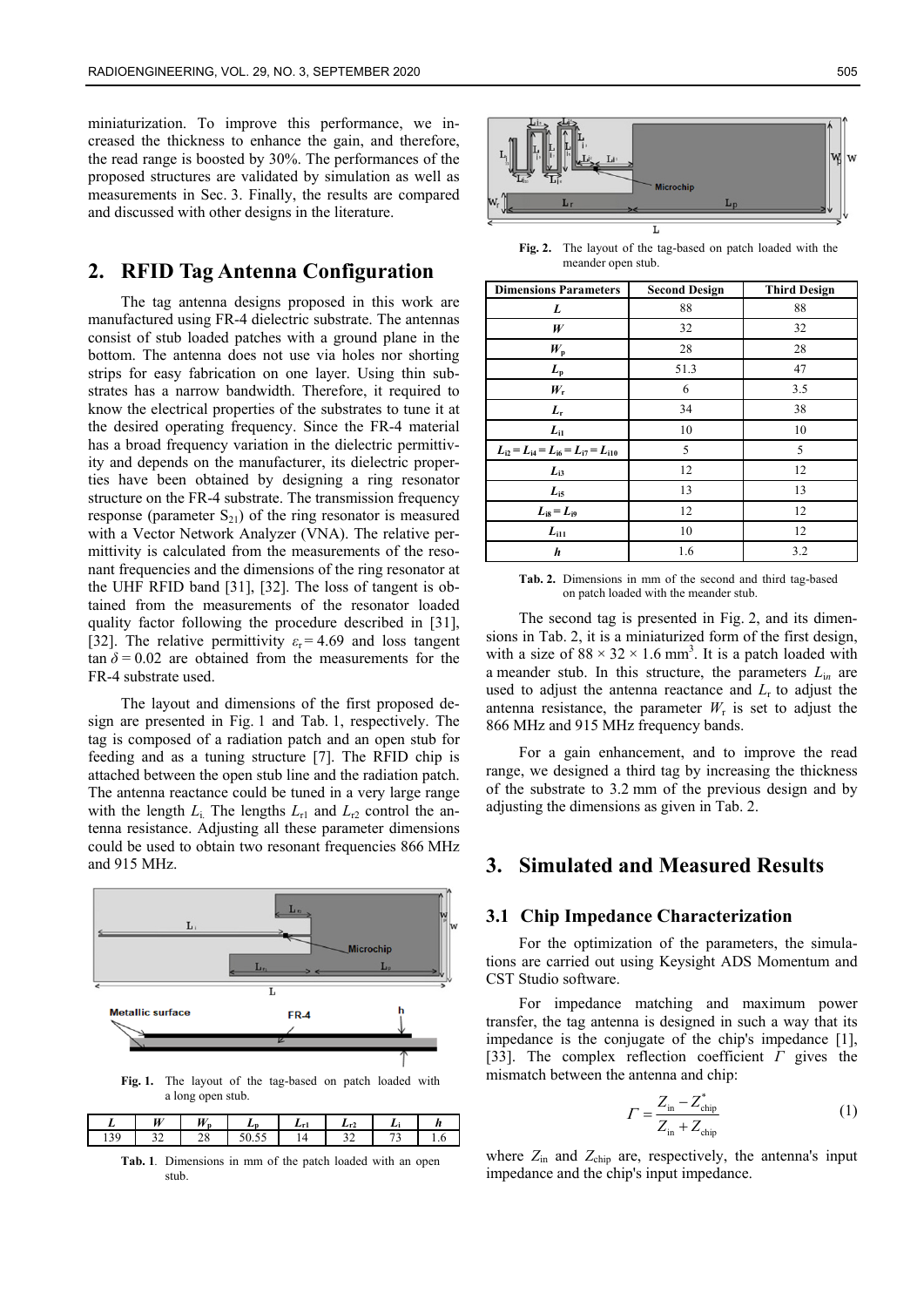The chip used is an Impinj Monza R6 [34]. The IC manufacturer (Impinj Monza R6) gives a read sensitivity of up to  $-20$  dBm and write sensitivity  $-16.7$  dBm with a dipole antenna. These values have been taken as reference for the antenna design. The measurement of chip sensitivity is out of the scope of this work. We assume that the sensitivity is well measured by the IC manufacturer because they have access to on-wafer measurements that can be taken into account the parasitic of the test fixture better. The read range measurements presented verifie that the average sensitivity of the manufacturer is enough. The chip impedance can be modeled with an equivalent input parallel resistance  $R_p = 1200 \Omega$  and equivalent input parallel capacitance  $C_p = 1.43$  pF. However, this equivalent circuit given by the manufacturer is for the die chip without taking into account the parasitics of the package, substrate, and input power dependence. In the prototypes, a packaged chip from Murata LXMS21ACMF-183 is used. Therefore, it is needed to characterize its impedance as a function of the frequency [35–38].

The impedances of the antenna designs and the chip are measured with an Agilent vector network analyzer (VNA) Agilent Technologies E5062A. As the input of the chip is differential, a differential probe with small parasitic should be used to ensure the closest situation to real conditions. For this purpose, a custom differential probe was made with a *λ*/4 short-circuited semirigid coaxial [35] (Fig. 3a). To this end, a full two-port calibration is performed at the SMA connectors. Then, the reference planes were shifted from the measurement of the probe in an open circuit using the schematic shown in Fig. 3b. To this end, two ideal lines with negative delay were used to shift the reference plane to the chip or antenna plane. The delays were adjusted from a measurement with the probe in an open circuit. The chip or antenna is soldered at the end of the probe, and the two-port S parameters are measured with the VNA. The differential impedance of the antenna or chip is computed from the shifted two-port S parameters using the Keysight ADS software using the schema shown in Fig. 3c. This way is equivalent to use the conversion formulas to convert two single-ended S parameters to differential impedance given in [35].

The input impedances given by the manufacturer are (13.6 – j127) Ω and (12.2 – j120) Ω at 866 MHz and 915 MHz, respectively. As the chip is packaged, the input impedances are slightly different. The chip impedance is a function of the input power. Therefore, to obtain the highest read range, we have chosen for the design of the antenna, the chip impedance corresponding to the chip sensitivity (–20 dBm from the manufacturer data). The measured impedance of the chip at different input powers (setting the VNA port power to the desired level) and the calculated chip's impedance according to the values given by the manufacturer are presented in Fig. 4. The input power level is the power level used in the VNA calibration. We have observed that the impedance remains nearly constant for power levels below –10 dBm because the overvoltage protection of the rectifiers is not working, and the rectifiers are working in low-power conditions. In the



**Fig. 3.** Characterization setup of chip and antenna. (a) VNA and probe detail with the chip. (b) ADS circuit used to shift the reference plane from the measured S parameter for an open-ended probe. (c) ADS circuit to obtain the input impedance from the measurements with the probe.

setup, a loss of about 3.4 dB is achieved by the mismatch of the IC (assuming that the IC is loaded with 50  $\Omega$  in series when is measuring the  $S_{11}$  or  $S_{12}$  from the VNA). Therefore, the IC is receiving  $-17.4$  dBm while it is measured with the probe with the VNA, but the impedance does not change a lot (see Fig. 4, where the real part is constant, and the imaginary part changes about 3  $\Omega$  from –17.4 dBm to –20 dBm). A new equivalent circuit is consisting of a shunt resistance and shunt capacitance from the real part and imaginary part of the measured chip admittance, respectively. The values found from the measurements at the input power of  $-20$  dBm are 1748  $\Omega$  and 1.39 pF. Good agreement has been found between the extracted shunt model (see inset circuit in Fig. 4b) and the measurements.

All the following measurements are performed, taking into account the continuous values of the chip's input impedance versus frequency.

#### **3.2 Simulations and Measurements of the Proposed Tag Antenna Designs**

Impedance matching between the antenna and the chip is very important in the antenna design, the simulated and measured input impedance, as well as the reflection coefficients as a function of the frequency of the first and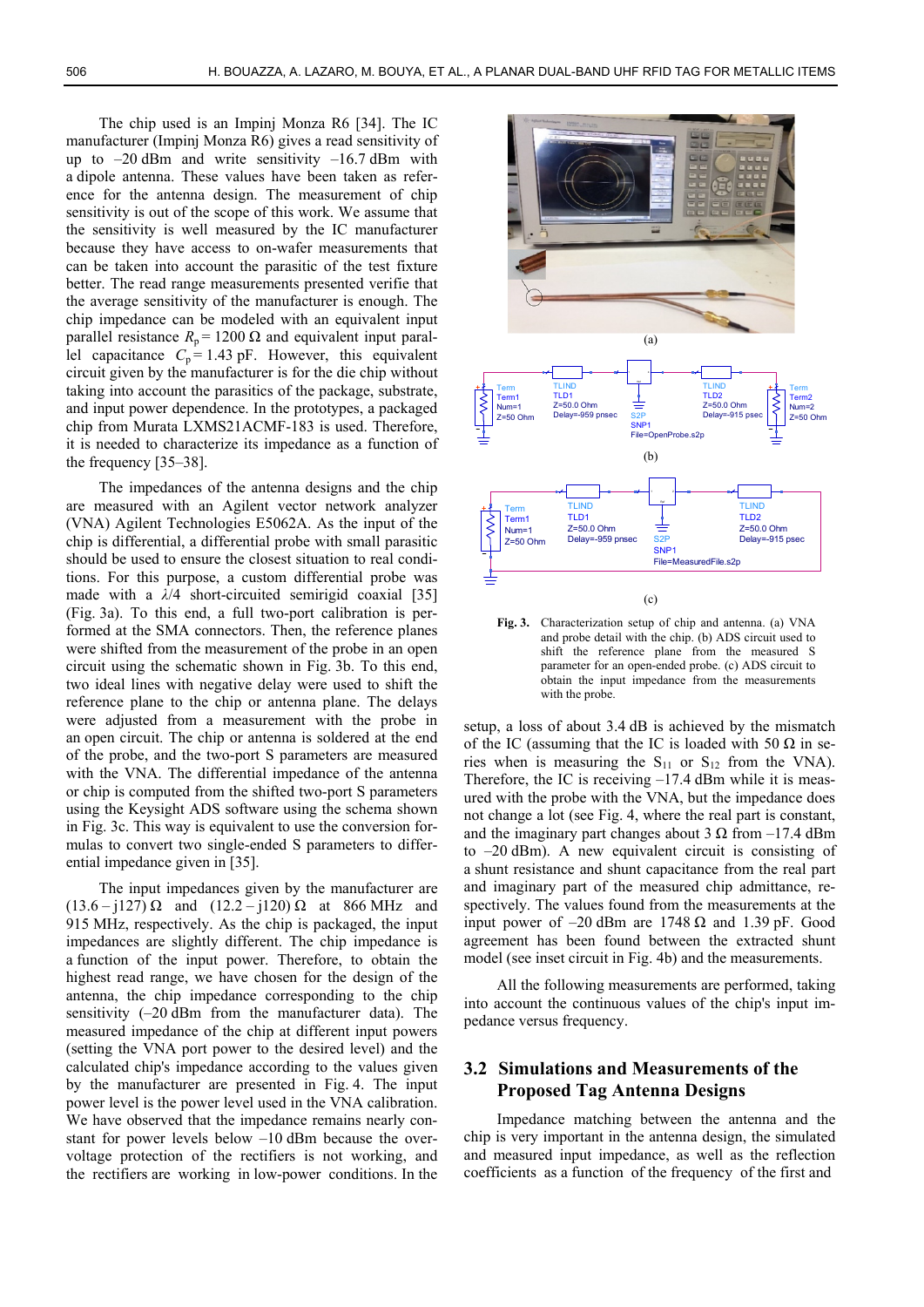

**Fig. 4.** Comparison of the real (top) and imaginary part (bottom) of the measured and calculated chip impedance from the manufacturer equivalent model and extracted from the measurements as a function of the frequency for different input power. The inset figure in (b) shows the equivalent shunt circuit.

second proposed antennas designs, are shown in Fig. 5, Fig. 6 and Fig. 7, respectively. The measured and simulated complex reflection coefficient is computed from the measured or simulated impedance and the measured chip impedance at –20 dBm using (1). It is clearly seen that the results are well matched.

Simulations of surface currents densities are illustrated in Fig. 8 to show that the proposed antennas resonate at two different resonant frequencies, 866 MHz and 915 MHz. It is clear that the current is intensive and concentrated mainly on the open stub feed line of the first antenna design and the meander line in the second antenna design.

The read range is considered among the most important criteria of tag performance, according to the Friis transmission equation, the theoretical read range of the tag in free space can be calculated as follows [3]:

$$
R_{\text{max}} = \frac{\lambda}{4\pi} \sqrt{\frac{P_{\text{EIRP}} G_{\text{tag}} \left(1 - \left| \boldsymbol{\varGamma} \right|^2\right)}{P_{\text{th}}}}
$$
(2)

where  $\lambda$  is the free space wavelength of the operating frequency,  $P_{EIRP}$  is the equivalent isotropic radiated power



**Fig. 5.** Measured and simulated antenna impedance versus frequency of the first antenna design.



**Fig. 6.** Simulated and measured reflection coefficient of the proposed antenna.



**Fig. 7.** Simulated and measured RL results of the second proposed antenna.

(the maximum value depend on the regulation, 3.3 W in EU and 4 W in the USA),  $P_{th}$  is chip sensitivity (-20 dBm), and  $G<sub>tag</sub>$  is the gain of the antenna tag, its value is nearly constant over the frequency band. The product  $G_{\text{tag}}(1-|I|^2)$ corresponds to the realized gain. The correction of the read range is achieved by the function  $(1 - |T|^2)$ , which is the power transmission coefficient.

In order to check the simulated read range, the read ranges of the RFID tags are measured in an anechoic chamber (as shown in Fig. 9, tags mounted on the metallic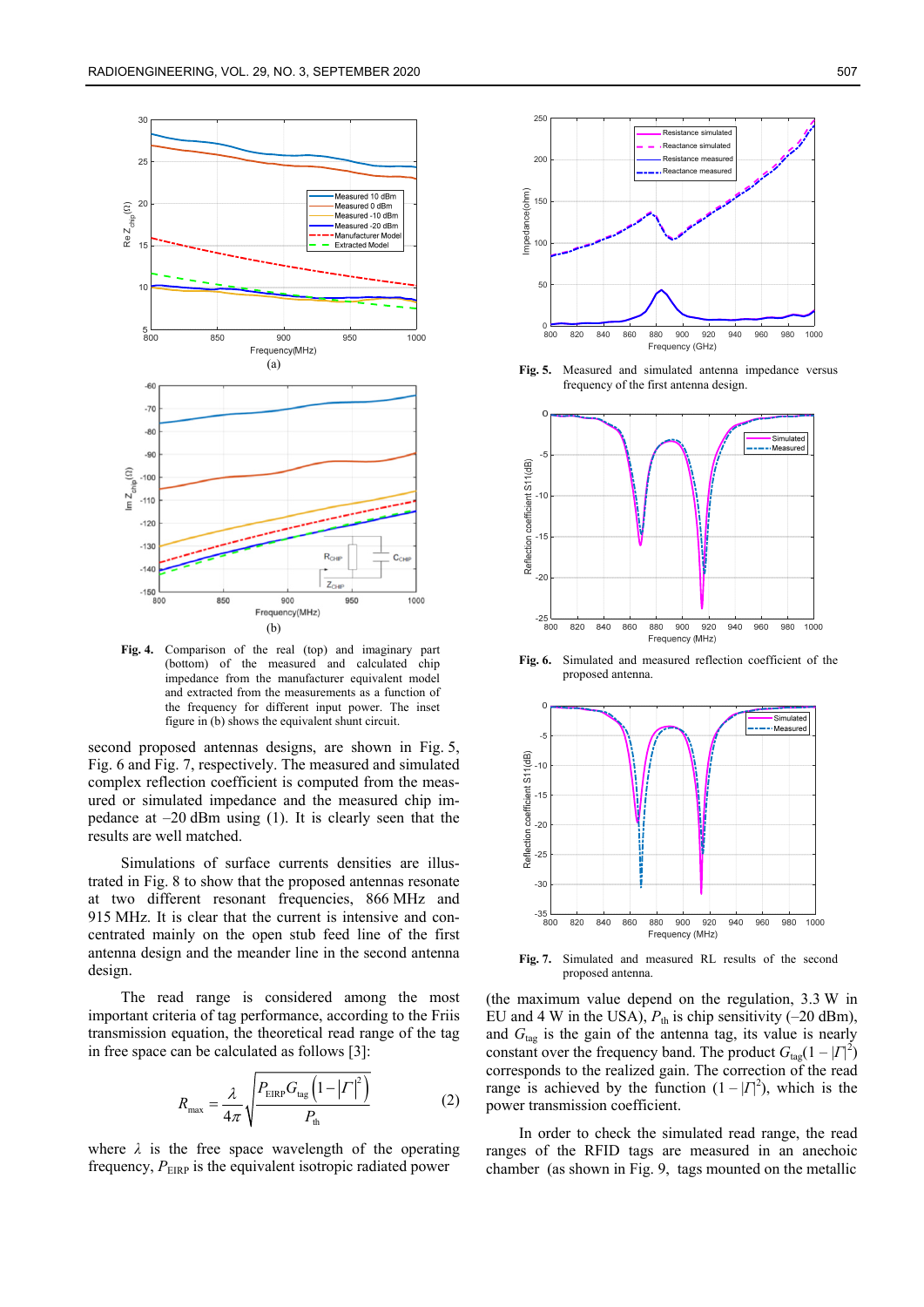

**Fig. 8.** Simulated currents densities of the proposed designs at 866 MHz and 915 MHz: (a), (b) for the first design; (c), (d) for the second design.

surface), using a commercial RFID reader (Ion R4301P CAEN RFID), connected to a circularly polarized antenna with gain (*G*reader) of 8 dB, the distance *d* between the reader and the tag is 1.6 m.

The measured read range,  $R_{\text{max}}$  is obtained by sweeping the reader's transmitted power in tiny steps to the tag up to receive a backscattered response frame (for Tx power  $P_{Txmin}$ ). An external attenuator of 12 dB is used to reduce the reader's power and to ensure that the received power at the tag can reach its sensitivity. The losses of cable between the reader and reader antenna (1.5 dB) are taken into account.

The read range is computed using the following equation:

$$
R_{\text{max}} = d \sqrt{\frac{P_{\text{EIRP}} L}{G_{\text{reader}} P_{\text{Txmin}}}}
$$
(3)

where  $P_{\text{Txmin}}$  is the reader power when the tag stops to answer, *G*reader is the reader antenna gain, and *L* is the cable and external attenuator losses. Unfortunately, commercial readers cannot select a frequency channel outside the regulations. In addition, the minimum power step is typically 0.5 dB [39]. To overcome this limitation, expensive tag evaluation systems such as available from the Voyantic system with 0.1 dB power resolution and fine frequency step can be used. To estimate the read range outside the 866 MHz and 915 MHz bands that cannot be measured by the reader, we computed the approximated read range from the measured antenna impedance with the probe:

$$
R_{\text{max}} \approx R_{\text{max},\text{mes}} \left(f_{\text{ref}}\right) \sqrt{\frac{1 - \left|\Gamma\right|^2}{1 - \left|\Gamma_{\text{ref}}\right|^2}} \tag{4}
$$

where  $R_{\text{max},\text{mes}}(f_{\text{ref}})$  is the maximum read range measured with the reader at the channel with frequency  $f_{ref} = 866 \text{ MHz}$ . Equation (4) assumes that the tag gain  $(G<sub>tag</sub>)$  and the sensitivity  $(P<sub>th</sub>)$  remain nearly constant [39]; that is, it a reasonable approximation for frequencies close to *f*ref. *Γ* in (4) is the measured complex reflection coefficient obtained with (1) for the measured antenna impedance and measured chip impedance. *Γ*ref is the complex reflection coefficient at the reference frequency *f*ref. The simulated and measured (using (4)) read ranges of the three proposed tags are illustrated in Fig. 10 at 3.3 W EIRP (corresponding to the most restrictive EU band). The measured read range of the first design is about 17.6 m at 866 MHz and 16.6 m at 915 MHz, and the calculated read range by Friis equation reach 17.4 m and 16.8 m at 866 MHz and 915 MHz respectively with a realized gain of 0.94 dB.

As expected, the second prototype, which is a miniaturized form of the first one, had a degradation in the read range performance as a result of this miniaturization, as it is seen in Fig. 10, which confirms the agreement between the size occupied and the read range, these two constraints usually depend on each other. The reached read range is 6.4 m and 6.1 m at 866 MHz and 915 MHz respectively with a realized gain of –7.8 dB.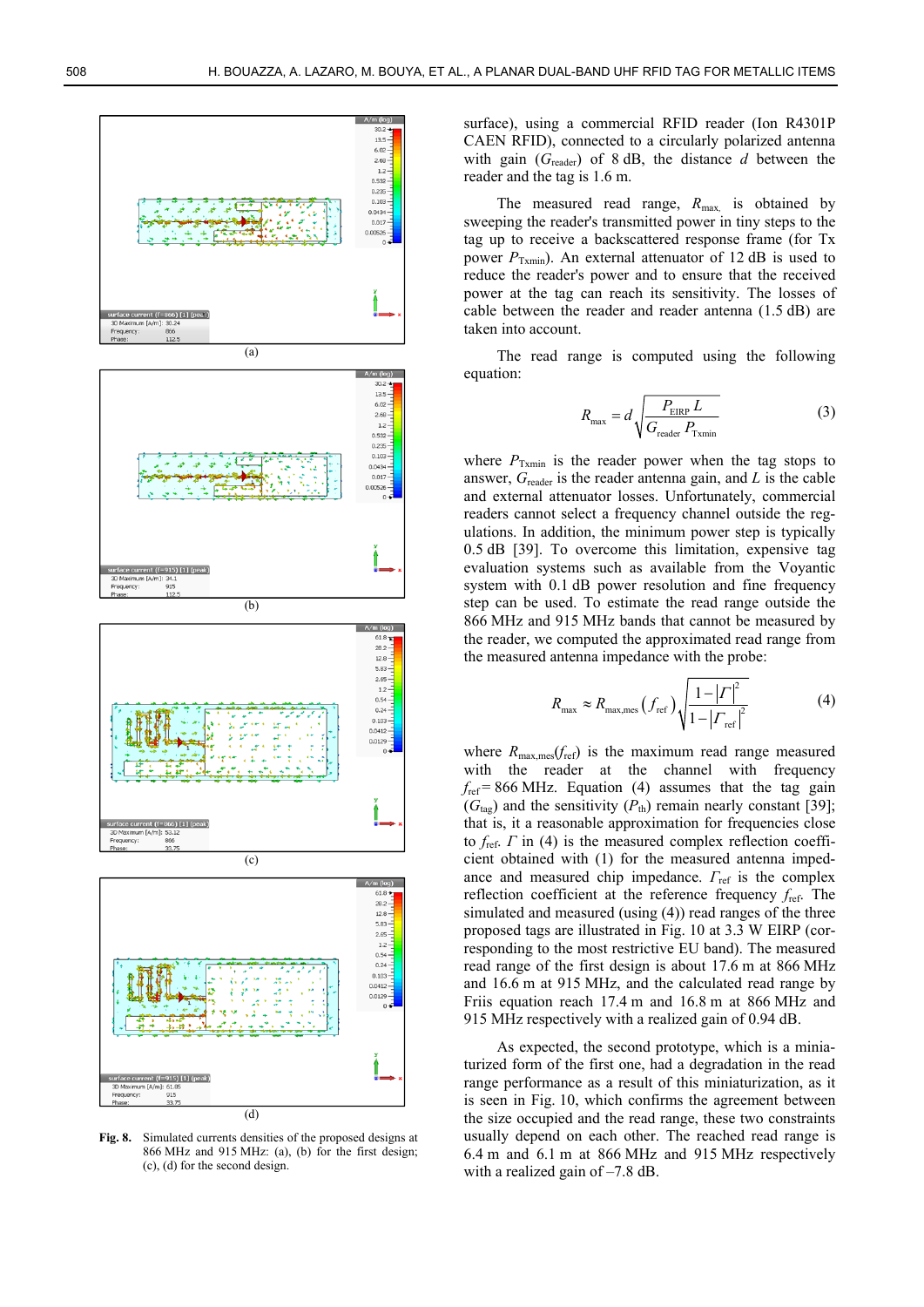

**Fig. 9.**Read range measurement of the proposed designs in the anechoic chamber.



**Fig. 10.** Simulated and measured read ranges of the three proposed antenna designs.

| Ref.                | Type of the<br>tag     | Operating<br>frequency<br>bands<br>(MHz) | Power<br>(EIRP) | <b>Tag volume</b><br>(mm <sup>3</sup> )                                                  | Max.<br>read<br>range<br>(m) |
|---------------------|------------------------|------------------------------------------|-----------------|------------------------------------------------------------------------------------------|------------------------------|
| $[7]$               | Patch                  | $902 - 928$                              | 4 W             | $108.5 \times 22 \times 3$                                                               | 6.5                          |
| [8]                 | Patch                  | 865-867<br>902-928                       | 3.3 W<br>4 W    | $96 \times 50 \times 2$                                                                  | 4.5                          |
| [9]                 | Patch                  | 860-960                                  | 1 W             | $65 \times 65 \times 2$                                                                  | 3.5                          |
| [10]                | Patch                  | 865-867<br>902-928                       | 3.3 W<br>4 W    | $106 \times 44 \times 4.6$                                                               | 6.2                          |
| $[11]$              | Patch                  | 903-923                                  | 1 W             | $100 \times 100 \times 1.6$                                                              | 4.62                         |
| $[14]$              | Patch                  | 902-928                                  | 4 W             | $50 \times 50 \times 1.8$                                                                | $\mathfrak{D}$               |
| $[15]$              | Patch                  | 866                                      | 3.3 W           | $100 \times 60 \times 0.76$<br>$105 \times 60 \times 0.76$<br>$60 \times 88 \times 0.76$ | $\overline{7}$<br>7.3<br>5.4 |
| [16]                | Patch                  | 902-928                                  | 4 W             | $32 \times 18 \times 3.2$                                                                | 1.5                          |
| $[17]$              | Patch                  | 902-928                                  | 4 W             | $40 \times 80 \times 1.6$                                                                | 4.2                          |
| $[19]$              | <b>PIFA</b>            | 902-928                                  | 4 W             | $130 \times 45 \times 0.8$                                                               | 3.1                          |
| $[22]$              | Folded<br>dipole/patch | 902-928                                  | 4 W             | $120 \times 30 \times 3.2$                                                               | 4.3                          |
| $[25]$              | <b>PIFA</b>            | 922-928                                  | 4 W             | $65 \times 20 \times 1.5$                                                                | 3.1                          |
| <b>This</b><br>work | Patch                  | 865-867<br>902-928                       | 3.3 W           | $139 \times 32 \times 1.6$<br>$88 \times 32 \times 1.6$<br>$88 \times 32 \times 3.2$     | 17.6<br>6.4<br>9.6           |

**Tab. 3.** Comparison of UHF RFID tags mounted on metallic items.

To enhance this performance, we have to increase the thickness of the substrate to ameliorate the gain. For this reason, a third antenna tag was designed with a thickness of 3.2 mm. The read range is improved by 30%, as is shown in Fig. 10, with a realized gain of –4.4 dB.

Table 3 compares the proposed tags with other previous works, in terms of dimensions and read ranges, for a fair comparison, all of them are designed to be mounted on metallic items, printed on FR-4 substrate.

# **4. Conclusion**

Low-cost and dual-band UHF RFID tags are studied. The performances of these designs show that they are suitable for metallic objects. The proposed structure allows an easier impedance matching of the antenna and the chip on a large scale without any further matching network. A promising read range is reached, up to 17.4 m in 866 MHz and 16.8 m in 915 MHz, respectively, for the first proposed structure and up to 9.6 m and 9 m for the miniaturized form.

## **Acknowledgments**

This work was supported by MESRSFC, CNRST, and Universitat Rovira i Virgili de Tarragona, partially supported by the Spanish government project RTI2018- 096019-B-C31.

#### **References**

- [1] FINKENZELLER K. *RFID Handbook*. 2nd ed., John Wiley & Sons, 2003. ISBN: 0470844027
- [2] RAO, K. V. S., NIKITIN, P. V., LAM, S. F. Antenna design for UHF RFID tags: A review and a practical application. *IEEE Transactions on Antennas and Propagation*, 2005, vol. 53, no. 12, p. 3870–3876. DOI: 10.1109/TAP.2005.859919
- [3] MARROCCO, G. The art of UHF RFID antenna design: Impedance-matching and size-reduction techniques. *IEEE Antennas and Propagation Magazine*, 2008, vol. 50, no. 1, p. 66–79. DOI: 10.1109/MAP.2008.4494504
- [4] *Regulatory Status for Using RFID in the EPC Gen2 (860 to 960 MHz) Band of the UHF Spectrum.* 20 pages. [Online] Cited 2020-06-04 Available at: https://www.gs1.org/docs/epc/uhf\_regulations.pdf
- [5] DOBKIN, D. M., WEIGAND, S. M. Environmental effects on RFID tag antennas. In *IEEE MTT-S International Microwave Symposium Digest.* Long Beach (CA, USA), 2005, p. 135–138. DOI: 10.1109/MWSYM.2005.1516541
- [6] PENTTILÄ, K. KESKILAMMI, M., SYDÄNHEIMO, L., et al. Radio frequency technology for automated manufacturing and logistics control. Part 2: RFID antenna utilization in industrial applications. *The International Journal of Advanced Manufacturing Technology*, 2006, vol. 31, no. 1–2, p. 116–124. DOI: 10.1007/s00170-005-0174-y
- [7] MO, L., QIN, C. Planar UHF RFID tag antenna with open stub feed for metallic objects. *IEEE Transactions on Antennas and*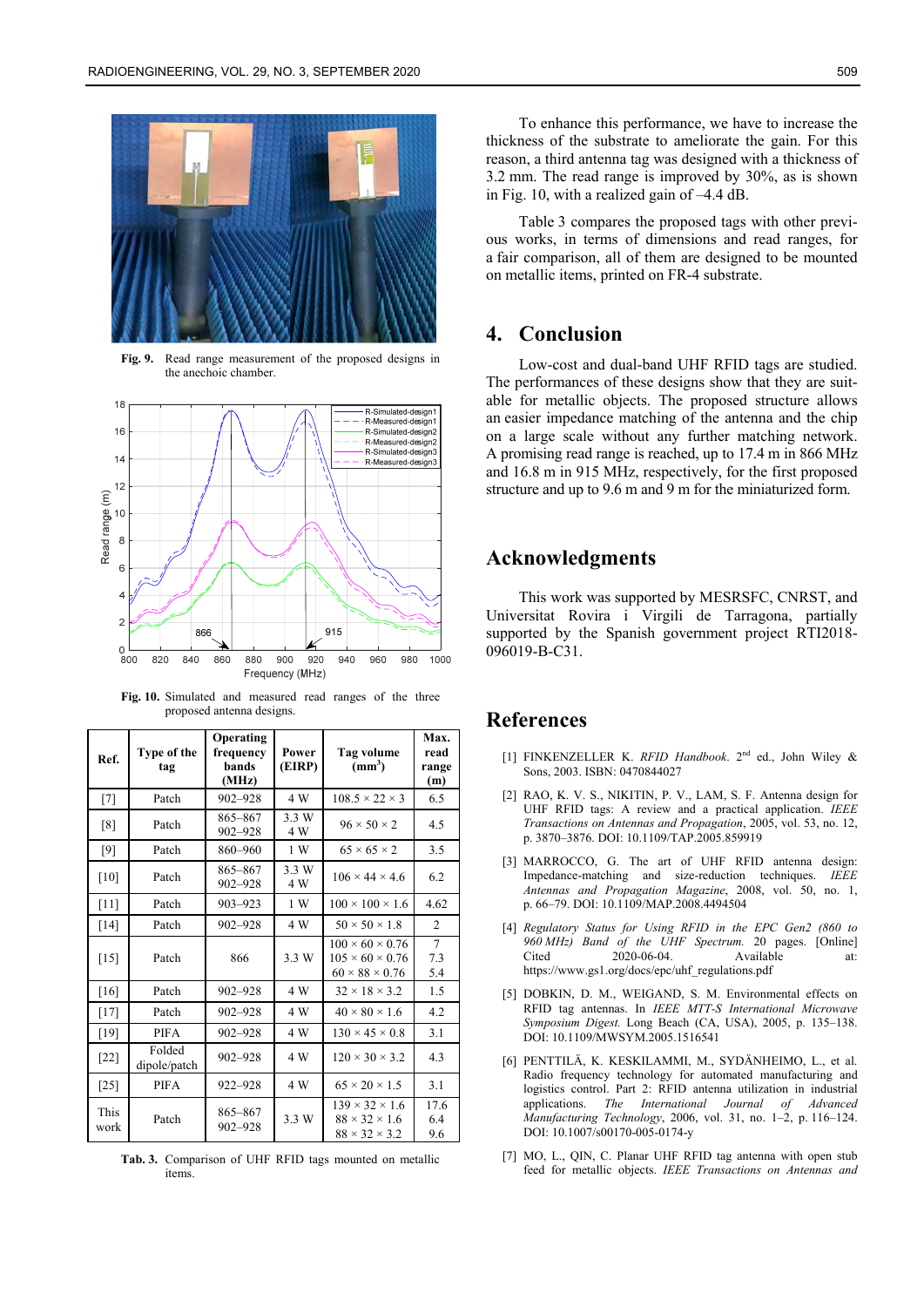*Propagation*, 2010, vol. 58, no. 9, p. 3037–3043. DOI: 10.1109/TAP.2010.2052570

- [8] MO, L., ZHANG, H., ZHOU, H. Broadband UHF RFID tag antenna with a pair of U slots mountable on metallic objects. *Electronics Letters*, 2008, vol. 44, no. 20, p. 1173–1174. DOI: 10.1049/el:20089813
- [9] HUANG, J. Z., YANG, P. H., CHEW, W. C., et al. A compact broadband patch antenna for UHF RFID tags. In *Proceedings of the 2009 Asia Pacific Microwave Conference*. Singapore, 2009, p. 1044–1047. DOI: 10.1109/APMC.2009.5384364
- [10] XU, L., HU, B. J., WANG, J. UHF RFID tag antenna with broadband characteristic. *Electronics Letters*, 2008, vol. 44, no. 2, p. 79–80. DOI: 10.1049/el: 20083009
- [11] CHEN, H. D., SIM, C. Y. D., KUO, S. H. Compact broadband dual coupling-feed circularly polarized RFID microstrip tag antenna mountable on metallic surface. *IEEE Transactions on Antennas and Propagation*, 2012, vol. 60, no. 12, p. 5571–5577. DOI: 10.1109/TAP.2012.2210273
- [12] TIANG, J.-J., ISLAM, M. T., MISRAN, N., et al. Circular microstrip slot antenna for dual-frequency RFID application. *Progress In Electromagnetics Research*, 2011, vol. 120, p. 499–512. DOI: 10.2528/PIER11090202
- [13] JAMES, J. R., HALL, P. S. (eds.) *Handbook of Microstrip Antennas.* London (UK): IET, 1989. DOI: 10.1049/PBEW028F
- [14] KOSKINEN, T., RAJAGOPALAN, H., RAHMAT-SAMII, Y. A thin multi-slotted dual patch UHF-band metal-mountable RFID tag antenna. *Microwave and Optical Technology Letters*, 2011, vol. 53, no. 1, p. 40–47. DOI: 10.1002/mop.25622
- [15] POLIVKA, M., SVANDA, M. Stepped impedance coupledpatches tag antenna for platform-tolerant UHF RFID applications. *IEEE Transactions on Antennas and Propagation*, 2015, vol. 63, no. 9, p. 3791–3797. DOI: 10.1109/TAP.2015.2447034
- [16] CHEN, S. L. A miniature RFID tag antenna design for metallic objects application. *IEEE Antennas and Wireless Propagation Letters*, 2009, vol. 8, p. 1043–1045. DOI: 10.1109/LAWP.2009.2032252
- [17] LEE, B., YU, B. Compact structure of UHF band RFID tag antenna mountable on metallic objects*. Microwave and Optical Technology Letters*, 2008, vol. 50, no. 1, p. 232–234. DOI: 10.1002/mop.23031
- [18] HIRVONEN, M., PURSULA, P., JAAKKOLA, K., et al. Planar inverted-F antenna for radio frequency identification. *Electronics Letters,* 2004, vol. 40, no. 14, p. 848–850. DOI: 10.1049/el:20045156
- [19] CHEN, H. D., TSAO, Y. H. Low-profile PIFA array antennas for UHF band RFID tags mountable on metallic objects. *IEEE Transactions on Antennas and Propagation*, 2004, vol. 58, no. 4, p. 1087–1092. DOI: 10.1109/TAP.2010.2041158
- [20] ZHANG, J., LONG, Y. A novel metal-mountable electrically small antenna for RFID tag applications with practical guidelines for the antenna design. *IEEE Transactions on Antennas and Propagation,* vol. 62, no. 11, p. 5820–5829. DOI: 10.1109/TAP.2014.2354412
- [21] KIM, J. S., CHOI, W., CHOI, G. Y. UHF RFID tag antenna using two PIFAs embedded in metallic objects. *Electronics Letters*, 2008, vol. 44, no. 20, p. 1181–1182. DOI: 10.1049/el:20080952
- [22] KIM, K., SONG, J., KIM, D., et al. Fork-shaped RFID tag antenna mountable on metallic surfaces. *Electronics Letters*, 2007, vol. 43, no. 25, p. 1400–1402. DOI: 10.1049/el:20072891
- [23] KWON, H., LEE, B. Compact slotted planar inverted-F RFID tag mountable on metallic objects. *Electronics Letters,* 2005, vol. 41, no. 24, p. 1308–1310. DOI: 10.1049/el:20052940
- [24] YU, B., KIM, S., JUNG, B., et al. RFID tag antenna using twoshorted microstrip patches mountable on metallic objects.

*Microwave and Optical Technology Letters*, 2007, vol. 49, no. 2, p. 414–416. DOI: 10.1002/mop.22159

- [25] CHEN, S. L., LIN, K. H. A slim RFID tag antenna design for metallic object applications. *IEEE Antennas and Wireless Propagation Letters,* 2008, vol. 7, p. 729–732. DOI: 10.1109/LAWP.2008.2009473
- [26] BJORNINEN, T., SYDANHEIMO, L., UKKONEN, L., et al. Advances in antenna designs for UHF RFID tags mountable on conductive items. *IEEE Antennas and Propagation Magazine*, 2014, vol. 56, no. 1, p. 79–103. DOI: 10.1109/MAP.2014.6821761
- [27] RAUMONEN, P., SYDANHEIMO, L., UKKONEN, L., et al. Folded dipole antenna near metal plate. In *IEEE Antennas and Propagation Society International Symposium Digest.* Columbus (OH, USA)*,* 2003, vol. 1, p. 848–851. DOI: 10.1109/APS.2003.1217593
- [28] JEON, S., YU, Y., CHOI, J. Dual-band slot-coupled dipole antenna for 900 MHz and 2.45 GHz RFID tag application. *Electronics Letters*, 2006, vol. 42, no. 22, p. 1259–1260. DOI: 10.1049/el: 20061818
- [29] FANG, Z., JIN, R., GENG, J. Asymmetric dipole antenna suitable for active RFID tags. *Electronics Letters*, 2008, vol. 44, no. 2, p. 44–46. DOI: 10.1049/el: 20082935
- [30] MO, L. F., ZHANG, H. J., ZHOU, H. L. Analysis of dipole-like ultra-high frequency RFID tags close to metallic surfaces. *Journal of Zhejiang University - Science A: Applied Physics & Engineering*, 2009, vol. 10, no. 8, p. 1217–1222. DOI: 10.1631/jzus.A0820495
- [31] HEINOLA, J., TOLSA, K. Dielectric characterization of printed wiring board materials using ring resonator techniques: A comparison of calculation models. *IEEE Transactions on Dielectrics and Electrical Insulation,* 2006, vol. 13, no. 4, p. 717–726. DOI: 10.1109/TDEI.2006.1667729
- [32] COSTA, F., PERRET, E., GENOVESI, S., et al. Progress in green chipless RFID sensors. In *11th European Conference on Antennas and Propagation (EUCAP)*. Paris (France). 2017, p. 3917–3921. DOI: 10.23919/EuCAP.2017.7928460
- [33] LOO, C. H., ELMAHGOUB, K., YANG, F., et al. Chip impedance matching for UHF RFID tag antenna design. *Progress In Electromagnetics Research,* 2008, vol. 81, p. 359–370. DOI: 10.2528/PIER08011804
- [34] NIKITIN, P. V., RAO, K. V. S., MARTINEZ, R., et al. Sensitivity and impedance measurements of UHF RFID chips. *IEEE Transactions on Microwave Theory and Techniques,* 2009, vol. 57, no. 1, p. 1297–1302. DOI: 10.1109/TMTT.2009.2017297
- [35] PILLAI, V. Impedance matching in RFID tags: To which impedance to match? In *Proceedings of the IEEE Antennas and Propagation Society International Symposium*. Albuquerque (NM, USA), 2006, p. 3505–3508. DOI: 10.1109/APS.2006.1711373
- [36] KRONBERGER, R., GEISSLER, A., FRIEDMANN, B. New methods to determine the impedance of UHF RFID chips*.* In *IEEE International Conference on RFID (IEEE RFID 2010)*. Orlando (FL, USA), p. 260–265. DOI: 10.1109/RFID.2010.5467251
- [37] COLELLA, R., CHIETERA, F. P., CATARINUCCI, L. Electromagnetic performance evaluation of UHF RFID tags with power discretization error cancellation. *IEEE Transactions on Antennas and Propagation,* 2019, vol. 67, no. 5, p. 3545–3549. DOI: 10.1109/TAP.2019.2902708
- [38] MURATA. *UHF MAGISTRAP Data Sheet LXMS21ACMF-183*, 2015. [Online] Cited 2020-05-29. Available at : http://www.eeworld.com.cn/zhuanti/muRata\_RFID/download/LX MS21ACMF-183.pdf
- [39] QING, X., GOH, C. K., CHEN, Z. N. Impedance characterization of RFID tag antennas and application in tag co-design. *IEEE Transactions on Microwave Theory and Techniques,* 2009, vol. 57, no. 5, p. 1268–1274. DOI: 10.1109/TMTT.2009.2017288